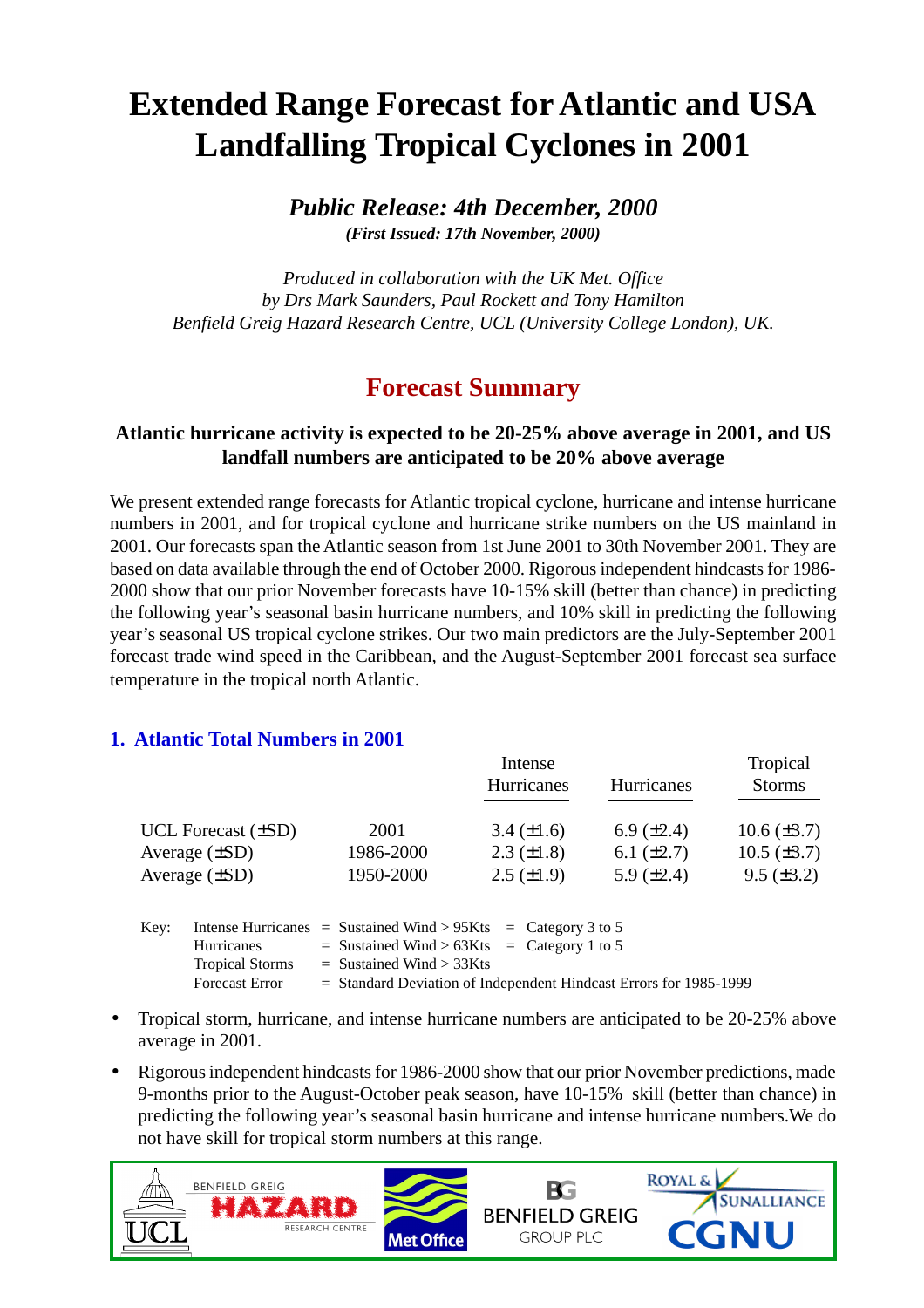### **2. Total Numbers for MDR, Caribbean Sea and Gulf of Mexico Combined in 2001**

|                         |           | Intense         | Tropical          |                   |
|-------------------------|-----------|-----------------|-------------------|-------------------|
|                         |           | Hurricanes      | <b>Hurricanes</b> | <b>Storms</b>     |
| UCL Forecast $(\pm SD)$ | 2001      | $3.0 (\pm 1.7)$ | 4.9 $(\pm 2.7)$   | $7.3 (\pm 3.7)$   |
| Average $(\pm SD)$      | 1985-1999 | 2.1 $(\pm 1.9)$ | 4.4 $(\pm 3.1)$   | $7.3 \ (\pm 4.2)$ |
| Average $(\pm SD)$      | 1950-1999 | $2.1 (\pm 1.9)$ | $3.9 \ (\pm 2.6)$ | 6.1 $(\pm 3.1)$   |

- The number of tropical storms, hurricanes, and intense hurricanes originating in the Atlantic Hurricane Main Development Region MDR (10°N - 20°N, 10°W - 60°W), Caribbean Sea and Gulf of Mexico are anticipated to be 30% above the 50-year average and 20% above the15-year average in 2001.
- Rigorous independent hindcasts for 1986-2000 show that our prior November predictions, at a lead of 9-months, have 15% skill in predicting the following year's seasonal number of hurricanes, and 5% skill for tropical storms and intense hurricanes forming in the above region (see page 5 for a skill plot as a function of lead time out to 1-year).

#### **3. US Landfalling Numbers in 2001**

|                         |           | Intense           |                   |                 |
|-------------------------|-----------|-------------------|-------------------|-----------------|
|                         |           | Hurricanes        | Hurricanes        | <b>Storms</b>   |
| UCL Forecast $(\pm SD)$ | 2001      | $0.8 (\pm 0.5)$   | $1.8 (\pm 1.5)$   | 3.3 $(\pm 1.8)$ |
| Average $(\pm SD)$      | 1985-1999 | $0.4 \ (\pm 0.5)$ | $1.4 \ (\pm 1.0)$ | $3.1 (\pm 1.7)$ |
| Average $(\pm SD)$      | 1950-1999 | $0.6 (\pm 0.7)$   | $1.5 \ (\pm 1.2)$ | $3.0 (\pm 1.7)$ |

- Tropical storm, hurricane and intense hurricane landfalling numbers in 2001 are anticipated to be about 20% above average.
- Rigorous independent hindcasts for 1986-2000 show that our prior November predictions have 10% skill (better than chance) in anticipating the following year's seasonal US tropical cyclone strikes. We do not have skill for landfalling hurricanes and intense hurricanes at this range.
- We do not present landfalling forecasts for the US East Coast, US Gulf Coast and for the Caribbean Lesser Antilles since our model does not exhibit skill at this 9-month lead.

#### **Predictors and Key Influences in 2001**

Our model exploits the predictability of tropical sea surface temperatures (SSTs). Anomalous patterns of SST are the primary source of tropical atmosphere forcing at seasonal and interannual timescales. The two main predictors in our model are:

- 1. July-September forecast 925mb U-winds over the Caribbean (10°N 20°N, 60°W 90°W). These are forecast from July-September Nino 3, Nino 3.4, Nino 4, and Caribbean forecast SSTs.
- 2. August-September forecast SST for the Atlantic Hurricane Main Development Region MDR  $(10^{\circ}N - 20^{\circ}N, 10^{\circ}W - 60^{\circ}W)$ .

The forecast SSTs come from an in-house statistical model which utilises initial conditions and trends in global SSTs. Using data available through the prior October, the model anticipates the August-September Nino 3.4 SST, August-September MDR SST, and July-September 925mb Caribbean U-wind with skills of 30%, 20% and 12% respectively. Skill is expressed as the percentage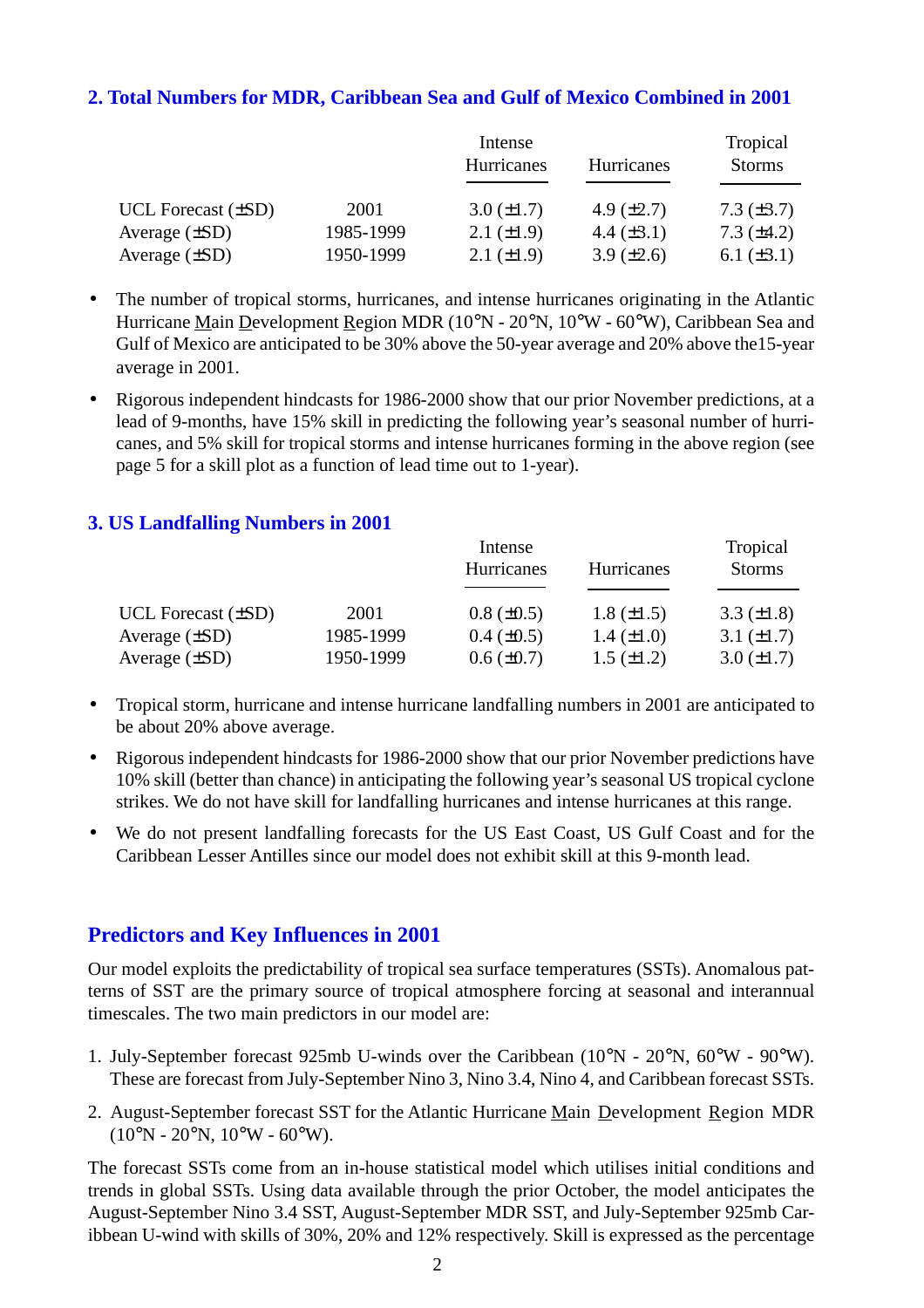reduction in root-mean-square-error 1986-2000 over that obtained using forecasts based on climatology (1961-1990 base).

The key factors behind our forecast of above average activity in 2001 are: (a) the enhancing effect of weaker than normal Caribbean trade winds in July-September 2001 - we anticipate these to be 4% weaker than average (1961-1990 climatology); (b) the enhancing effect of cooler than normal ENSO SSTs - we anticipate an August-September 2001 Nino 3.4 anomaly of -0.27°C (1961-1990 climatology); (c) the enhancing effect of a warmer than normal Atlantic MDR SST - we anticipate an August-September 2001 anomaly of +0.28°C (1961-1990 climatology).

## **Methodology**

The interannual variability in hurricane numbers is modelled using a Gaussian distribution. In selecting predictors we apply the Chow parameter stability test, as used in economics, to ensure persistence and stability. This involves running the same regression over subsections of the data to test the hypothesis that the regression parameters obtained for the subsets are not significantly different from those found for the whole regression, against the alternative that one or more are different. This hypothesis must be satisfield at the 95% level for a predictor to prove stable and acceptable. The main predictors we use appear on page 2.

Our strategy is to divide the Atlantic basin into three sub-regions: (a) the Atlantic Hurricane Main Development Region MDR (10°N - 20°N, 20°W - 60°W), (b) the Caribbean Sea and the Gulf of Mexico, and (c) the Extra-Tropical north Atlantic. We can skilfully forecasts the seasonal numbers of events forming in (a) and (b) but not in (c). Our basin forecasts comprise the sum of (a) and (b) with climatology used for  $(c)$ .

We obtain forecasts for landfalling events by 'thinning' the forecasts for total numbers. The total number is multiplied by the historical fraction of the total number that has made landfall. The thinning postulate is unlikely to hold exactly on physical grounds, but is a reasonable initial approximation.

Forecast skill is assessed by rigorous hindcast testing over the period 1986-2000. We use only prior years in identifying the predictors and in calculating the regression relationship for each future year to be forecast - ie the hindcasts are performed in strict 'forecast' mode. Thus 1986 is forecast using 1950-1985 data, 1987 using 1950-1986 data, etc. We do not employ the jack-knife method of crossvalidation which inflates skill, nor do we identify predictors using the whole data set which again inflates skill. The hindcast values are compared against verification, and the model skill is quantified using the RMSE<sub>CL</sub> Skill (%) metric defined as the percentage reduction in root-mean-squareerror over what one would obtain from climatology forecasts, ie:

$$
Still Score = RMSE_{CL}(\%) Skill = \left(1 - \frac{RMSE_{FORECAST}}{RMSE_{CLIMATOLOGY}}\right) x 100\%
$$

All skill measures given in this document use the  $RMSE_{CI}$  skill measure. We feel this is a robust skill score which is immune to the bias problems associated with the Percentage of Variance Explained and Percentage Agreement Coefficient skill measures.

The forecast errors in the Tables on pages 1 and 2 are given as the standard deviation of the hindcast errors for 1986-2000.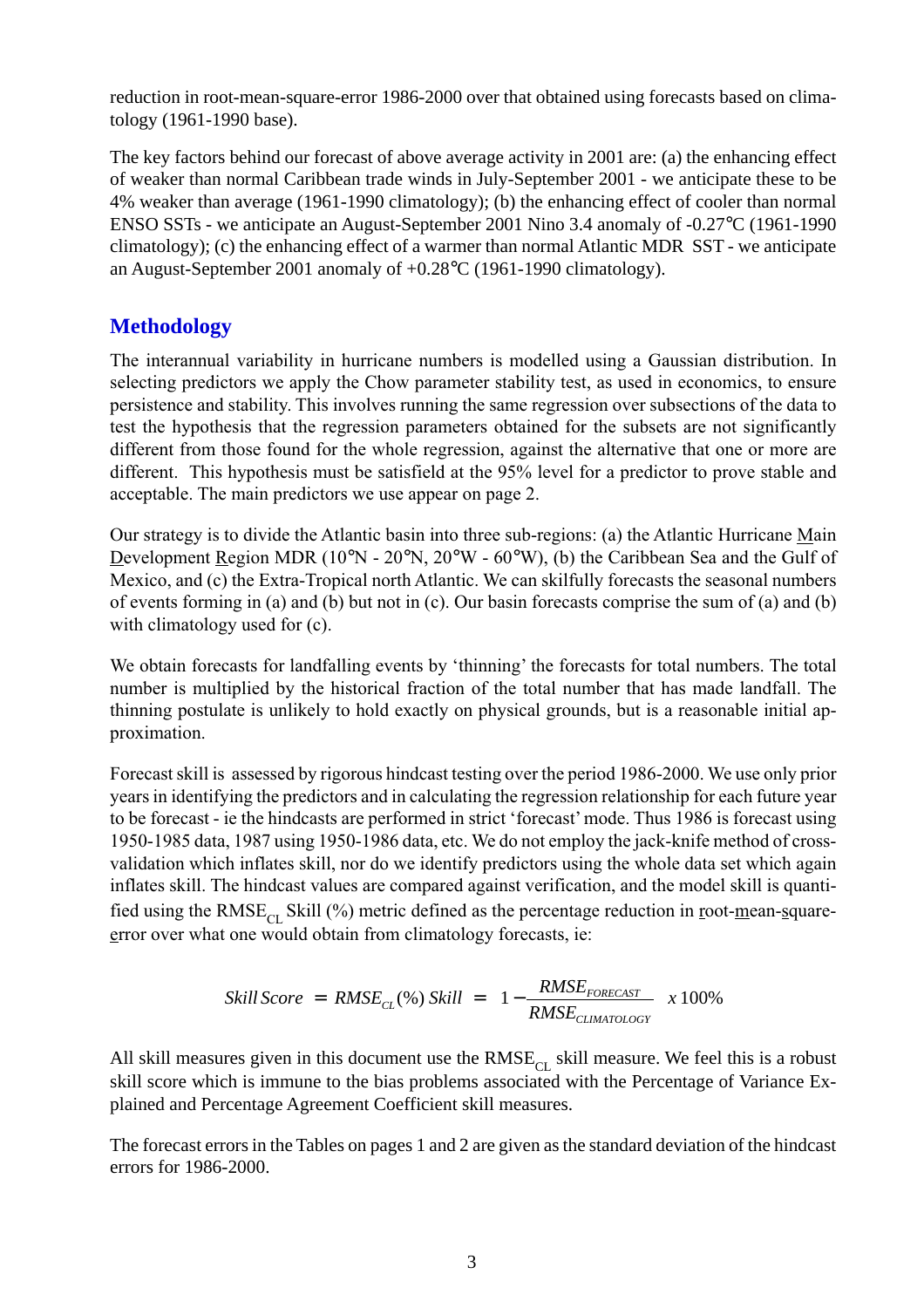# **Total Number of Tropical Atlantic, Caribbean and Gulf of Mexico Tropical Cyclones**



## **Probability of Exceedance Forecast for 2001**



# **USA Landfalling Tropical Storms and Hurricanes**



# **Probability of Exceedance Forecast for 2001**

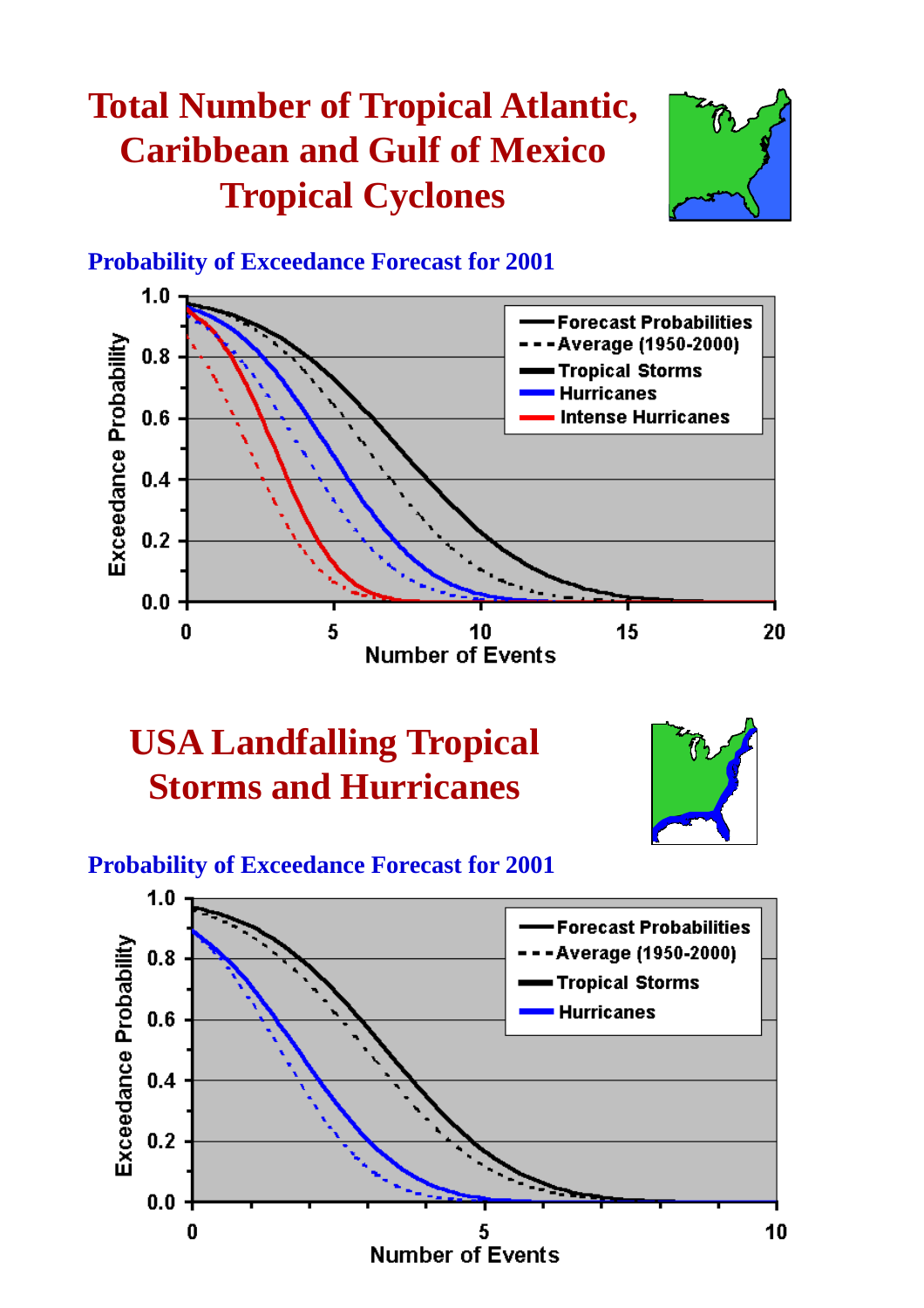# **Seasonal Hurricane Hindcast Skill 1986-2000**

What would the model forecast skill be (ie skill over random chance), as a function of lead time, had the model been available for the past 15 years?



- At 9-months lead (previous 1st November) the model forecast skill for all strengths of storm is 10-15%. This skill comes largely from the tropical Atlantic (or MDR region).
- The model forecast skill increases at leads less than 4-months (ie after 30th April).
- The <sup>\*</sup>'s denote the model skill obtained by including dynamical forecasts of Caribbean trade wind speed obtained from the Met. Office Unified Model (1st June forecasts only).
- The *P* abscissa values denote the skill with perfect SST and trade wind speed predictors.